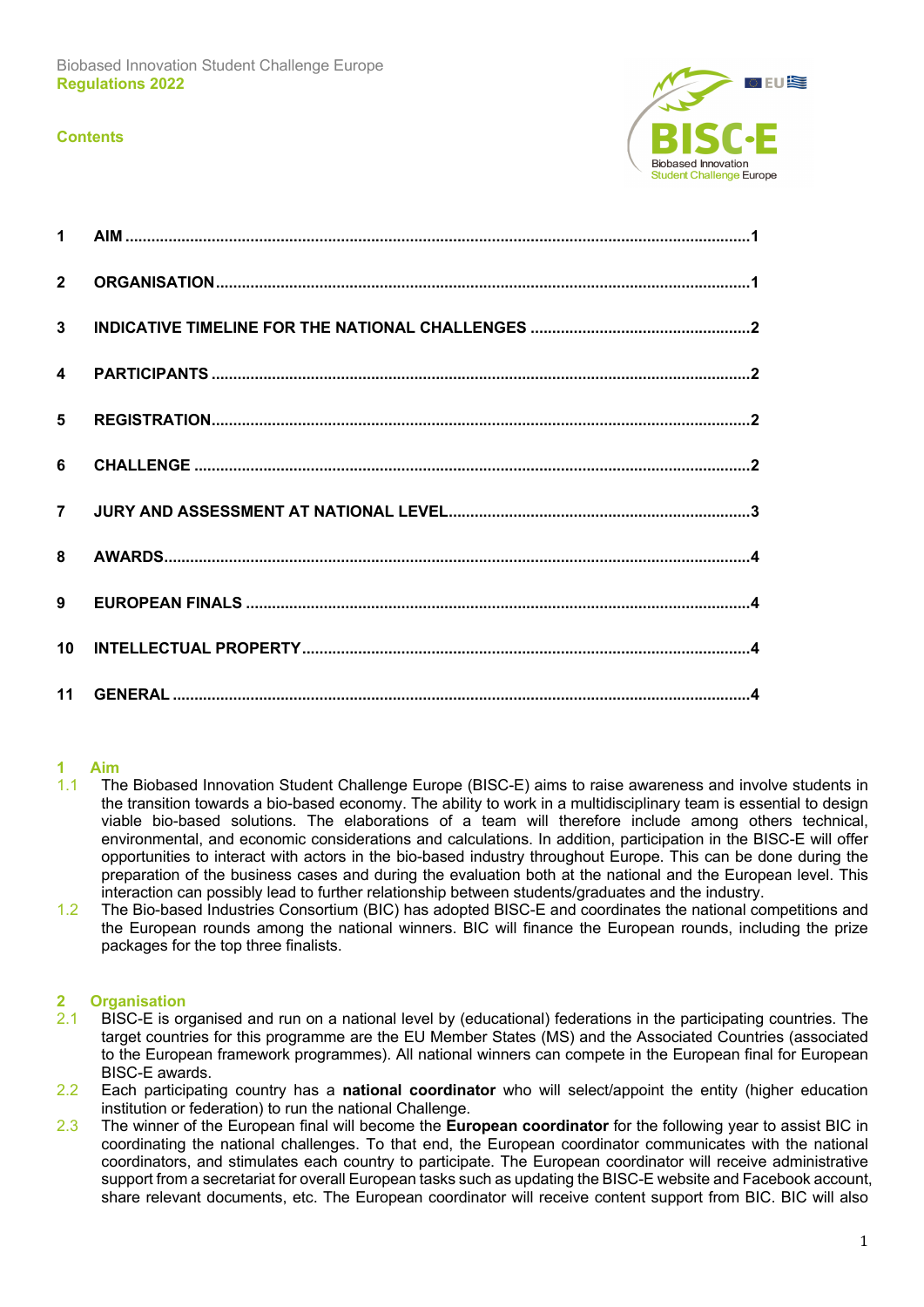stimulate its industry and universities members to participate in the national competitions by providing 'real-time' issues for the challenge and by participating in the judging panel.

- 2.4 The European coordinator collects the results of the national Challenges and is the key contact person for BIC.
- 2.5 In 2022, the European coordinator is Waterskins, the winning team of BISC-E 2021, hosted by the Delft University of Technology (www.tudelft.nl),
- 2.6 In 2022, the secretariat services to the European coordinator will be provided by TKI-BBE in Wageningen, The Netherlands.

## **3 Indicative timeline for the national Challenges**

| Ultimate dates | <u>for:</u>                                                             |
|----------------|-------------------------------------------------------------------------|
| 31 March 2022  | Registration                                                            |
| 15 April 2022  | Kick-off with all national participants                                 |
| 15 June 2022   | submission of the business cases' presentation and supporting documents |
| 25 June 2022   | Presentation and national final                                         |

National winners proceed to the EU final rounds. These will take place in Autumn 2022 (timing, location, and details to be announced by BIC).

## **4 Participants**

- 4.1 Teams of 3 to maximally 6 students are welcome to join the challenge.
- 4.2 All team members should be enrolled in a programme at an institute for higher education in Europe. PhD candidates are excluded from this Challenge. (There may be some exceptions, depending on the national curricula.)
- 4.3 The solutions proposed by the teams are judged on innovation and sustainability, specifically on technical, environmental, and economic criteria. **As of 2022, aspects related to enhancing biodiversity and circularity, and to climate change mitigation will add value to the proposed solutions**.
- 4.4 With an eye on the multidisciplinary character of the Challenge, it is highly advised to include students enrolled in curricula in different disciplines in each team.
- 4.5 Each team must appoint one student as the team manager. The team manager coordinates the contact between the Challenge organisers and the other team members.
- 4.6 Each team should be supported by one main supervisor employed at one of the host institutions as e.g., lector, PhD candidate, assistant professor, associate professor, or professor. More staff members can be asked for support or advice of course, but these will have no official role in the Challenge.
- 4.7 Students and supervisors can only join one team participating in the challenge.
- 4.8 At least 2 team members should be present at the kick-off meeting and finals.

### **5 Registration**

- 5.1 The registration for BISC-E can be done through the portal at www.bisc-e.eu
- 5.2 For registration for the challenge, you need:
	- A team name
	- A team manager (one of the student team members)
	- A supervisor (as stated under 4.5)
	- A 150-word description of your bio-based innovative idea
	- Personal details of the team members
- 5.3 The teams are checked to ensure they comply with the regulations as stated in this document. In case the team or a team member is not eligible for this challenge, the team manager will be notified within 2 weeks after closing of the registrations.

### **6 Challenge**

- 6.1 In this programme, student teams are asked to develop an innovative bio-based product or bio-based process that could be integrated in the current (or near future) economy and help resolve societal and environmental challenges.
- 6.2 Within the scope of this programme, a **bio-based product is a product wholly or partly derived from renewable biological sources**, including plant, forestry, animal, or marine/aquatic materials, gaseous biogenic carbon, or bio-waste. The bio-based product could be based on a 'drop-in chemical'<sup>1</sup>, or a 'dedicated chemical'<sup>2</sup> resulting from a bio-based process. It can be an intermediate material, a semi-finished or a final product.
- 6.3 Within the scope of this programme, a **bio-based process is a process using only bio-based feedstock**, applying biotechnology, chemical, mechanical, physical, or any other appropriate technology, or combination of

<sup>1</sup> Chemically identical to an existing fossil-based chemical that has established markets.

<sup>2</sup> Produced via a dedicated pathway and does not have an identical fossil-based counterpart.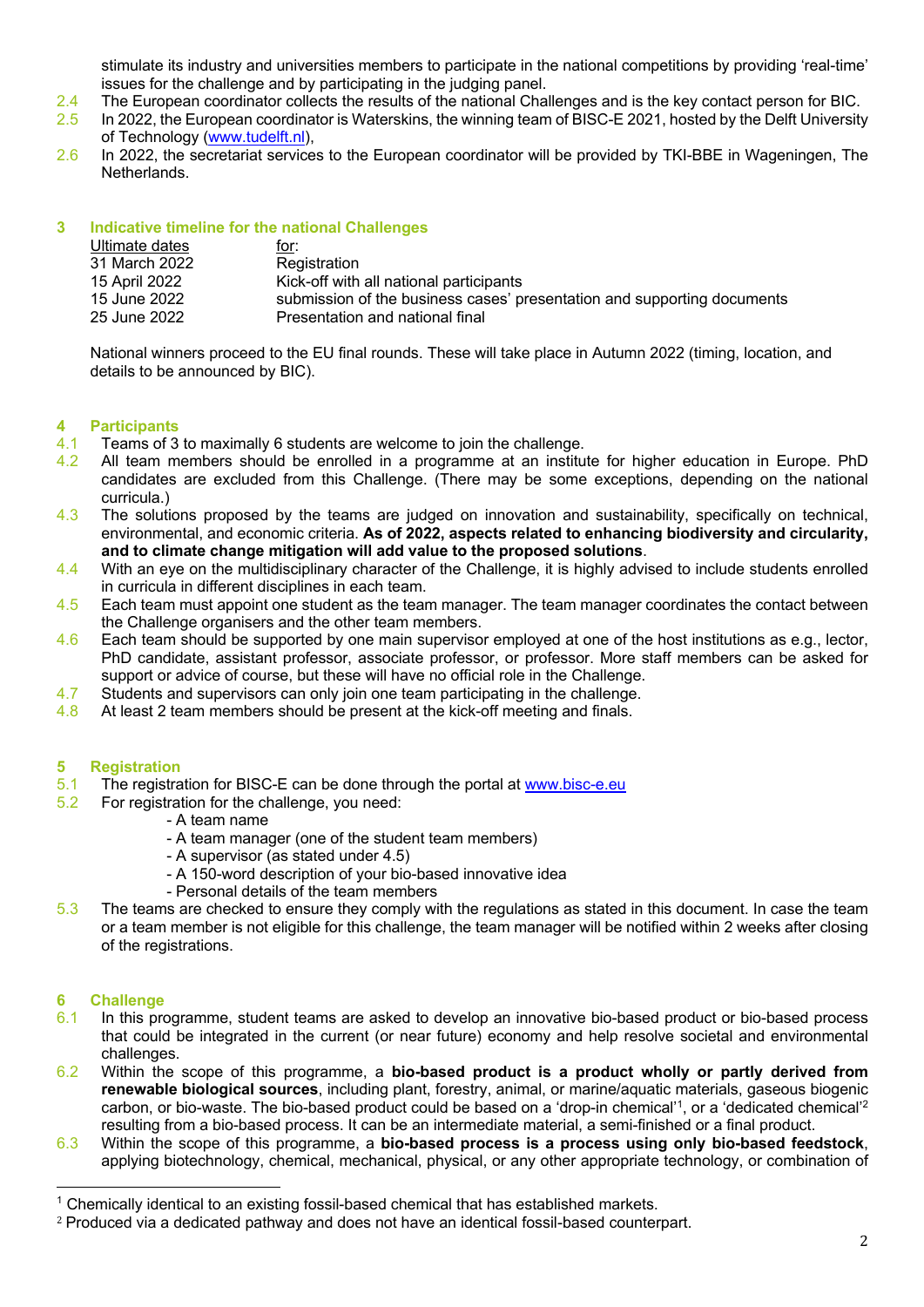technologies. Bio-based feedstock is defined in 6.2. The process may yield intermediate or final products, preferably with a higher economic value than fossil-based alternatives.

- 6.4 The innovation may, but does not have to, replace a fossil-based product or fossil-based process.
- 6.5 This programme will not negatively affect the food chain. If food and feed residual (or excess) streams are used as a resource for bio-based products, the envisaged process should help increase effectiveness and competitiveness of the food/feed industry. The development of a new food or feed **ingredient** from these or other sources is allowed in this programme. However, the **development and production of a food and/or feed final product** as such, are excluded from this programme.
- 6.6 Individual work, done in the framework of a MSc-thesis, is not eligible for this programme. Further development of a subject/theme as part of such a thesis in a participating team is eligible, provided it is a clear team effort.
- 6.7 The programme invites student teams to meet the challenges as described above, including a presentation of their findings with supporting information, on either of the two tracks mentioned in 6.8.
- 6.8 Two tracks can be followed:
	- 1. For innovations regarding a bio-based product.
	- 2. For innovations regarding a bio-based process or improvements of a bio-based process step. Also, services or other innovations that will strongly advance the bio-based economy but not leading to a tangible (prototype) product are included in this track.
- 6.9 The teams will provide the business cases' presentation and supporting documents two weeks before the national final. The supporting documents consist of a description of the process or product  $(\frac{1}{2} A4)$  and its contribution to sustainability, a description of the technical aspects ( $\frac{1}{2}$  A4) and the outline of the business case ( $\frac{1}{2}$ A4). The claims in the business case and / or production process should be supported with basic calculations (additional). The presentation should contain the following elements:
	- 6.9.1 Short description of the innovation.

6.9.2 Introduction and explanation of the innovative aspect (supported by illustrations), including its sustainability aspects (of which positive environmental impacts detailed as per 6.9.4).

- 6.9.3 Technical explanation of the innovation, e.g.:
	- Production process of a product or process scheme of a process.
	- Mass balances.
	- The bio-based materials used.
	- (Production)process energy use estimation.
- 6.9.4 Elaboration of the positive environmental impact of the innovation, e.g.:
	- Product life cycle / process resource chain.
	- Input, output, and residual streams.
	- Comparison with conventional product or process (if applicable).
- 6.9.5 Economic viability, e.g.:
	- Business model canvas with explanation.
	- SWOT analysis.
	- Quantitative and qualitative market analysis and a cost benefit analysis.
- 6.10 For the European Final a complete dossier must be submitted by each national winner. A format is provided on the website. Limited appendices (e.g., references, additional figures, tables) are allowed but are not part of the material for evaluation. The language for all submitted material for the European final is English.
- 6.11 The presentation and the submitted dossier should contain work of the team members only. Included work by others should be properly referenced.
- 6.12 Details for the national Challenges will be provided by the national coordinators.

# **7 Jury and assessment at national level**

- 7.1 The jury will consist of several experts in the fields of bio-based economy / process technology / primary sectors / environmental impact assessment, from academia and/or industry.
- 7.2 Jury members cannot be involved in any way with any of the participating teams.
- 7.3 The jury members will not be announced before the submission deadline.
- 7.4 The jury will evaluate the presented cases using the following criteria (see added-value aspects mentioned in 4.3):
	- **Innovation**

How creative and novel is the concept? Does it solve an existing problem, or does it replace a fossil-based product?

§ Sustainability impact

First, is the innovation truly bio-based? Is it also environmentally friendly, i.e., does it have a better environmental performance / more environmentally friendly production process compared to the product it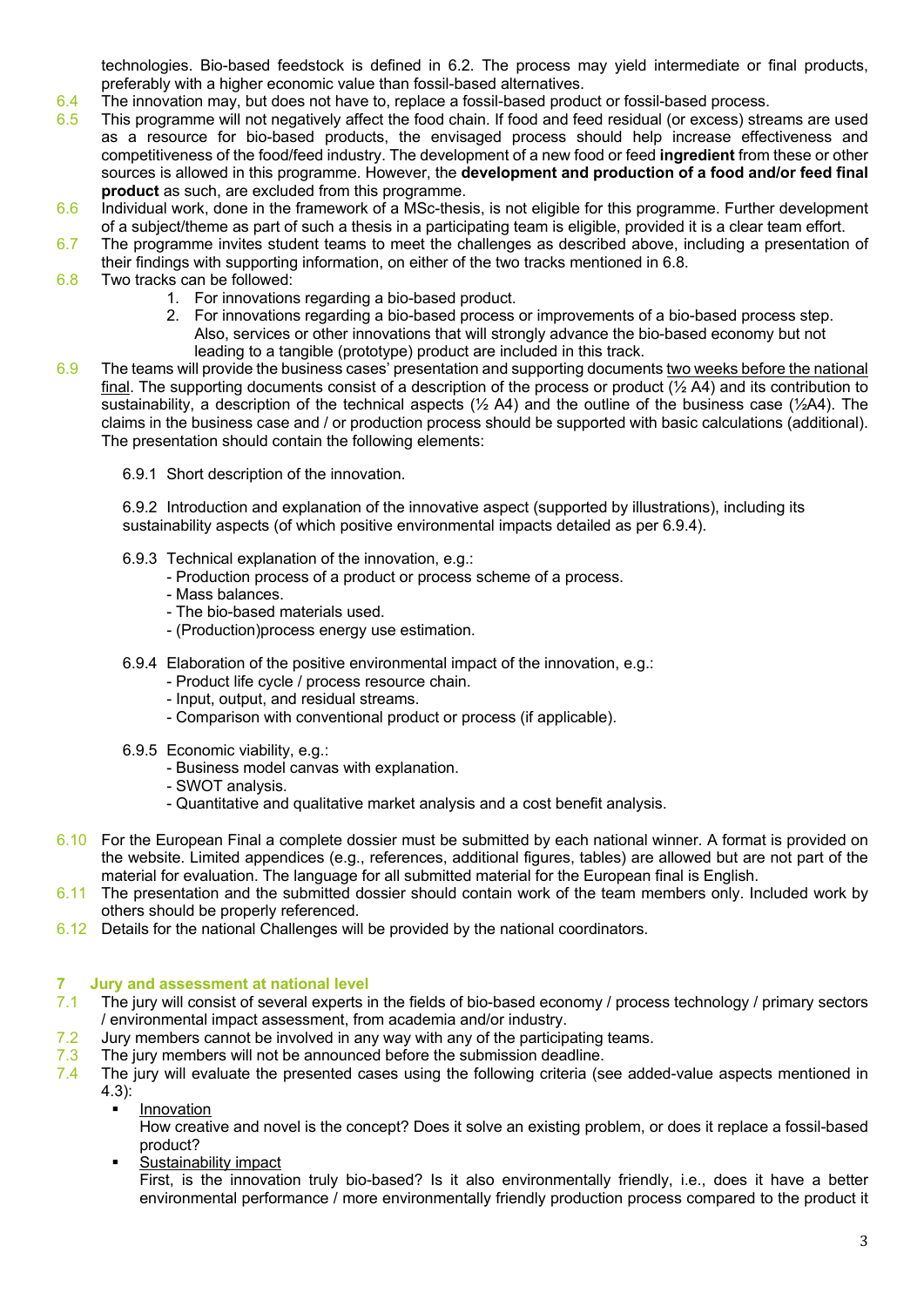replaces? Or does it enhance the sustainability of a process on total life cycle basis? And how big is the estimated positive impact for the environment if the product or process would be widely applied?

- § Technical feasibility In case of a product, the technical feasibility of the proposed production process is considered. In case of a process / process innovation the feasibility of the claimed advantages is considered.
- § Economic viability Is there a market for the proposed product? Is there an economic incentive to apply the proposed product or process innovation? Is the product or process economically viable?
	- Presentation and prototype product / process animation The presentation is judged on content and presentation skills together with the quality of the answers offered to the jury's questions.

Also, the appearance and professionality of the prototype product / process animation are considered under this point.

7.5 The jury's decision is final and cannot be contested.

### **8 Awards**

At national level:

- 8.1 The monetary award is provided 'as is' (any taxation should be paid by the receiving party) and is divided equally over the team members.
- 8.2 In case the winning team rejects the prize, the organisation will select another winner.
- 8.3 The national organisation covers the costs of the prices.

At European level:

- 8.4 BIC offers monetary prizes for the top-three finalists, and an additional extensive package for the 1<sup>st</sup> prize winner.
- 8.5 BIC covers the costs of the EU final rounds.

## **9 European finals**

- 9.1 The aim is to have multiple European countries organising a national Challenge on the basis as described in these regulations. The winning teams of the national Challenges will compete in the European final for the European awards. BIC has set as a target of **at least 20 national winners participating in the 2022 BISC-E**  programme by having a national BISC-E Challenge. Alternatively, as a transition step, the national coordinator can appoint a student team to represent the country in the European final. If this target is met, BIC will proceed with the European final rounds.
- 9.2 The European final will consist of two rounds. In the first round, an expert jury (academia and industry) will evaluate all submitted national winning innovations and select the top 5 – 6 for the final round. In the final round, the selected top 5 – 6 national teams will compete in front of BIC industry members, including a Q&A part. Details of the European final, including the process, full evaluation, and eligible costs for reimbursement, will be provided to the national winners in due time.
- 9.3 If a national winning team rejects the offer to participate in the European final, the national organisation can have another team represent the country at the European finals.

### **10 Intellectual property**

- 10.1 Only the jury and the organisation have access to the presentation and submitted dossier in case of the European Final - and personal information for matters related to the Challenge only.
- 10.2 All IP and know-how in the submitted materials of the teams remain the property of the original owners. Information submitted in the dossiers will not result in any transfer of ownership to the organisers, jury nor sponsors of the Challenge. Foreground IP and know-how generated by the students during the Challenge rest with the students and can be protected or published in close consultation with the supervisor at the host institution.

### **11 General**

- 11.1 All deadlines mentioned in these regulations are 23:59 CET that day.
- 11.2 The national organisation can exclude a participant or a team when not complying to these regulations, acting against the law, or otherwise acting immorally.
- 11.3 The BISC-E national organisation team reserves the right to amend, postpone or cancel the Challenge or to change the dates and conditions without incurring liability if circumstances beyond its control require to do so. This also applies for the BISC-E European organisation team if this may be the case for the European final.
- 11.4 All participants permit the organisation (national and European), free of charge, to use personal information and team information including information on the designed innovation and awarded prices for promotional purposes, and, with entering the contest, waiving all constraints imposed by national privacy legislation. Also, pictures and